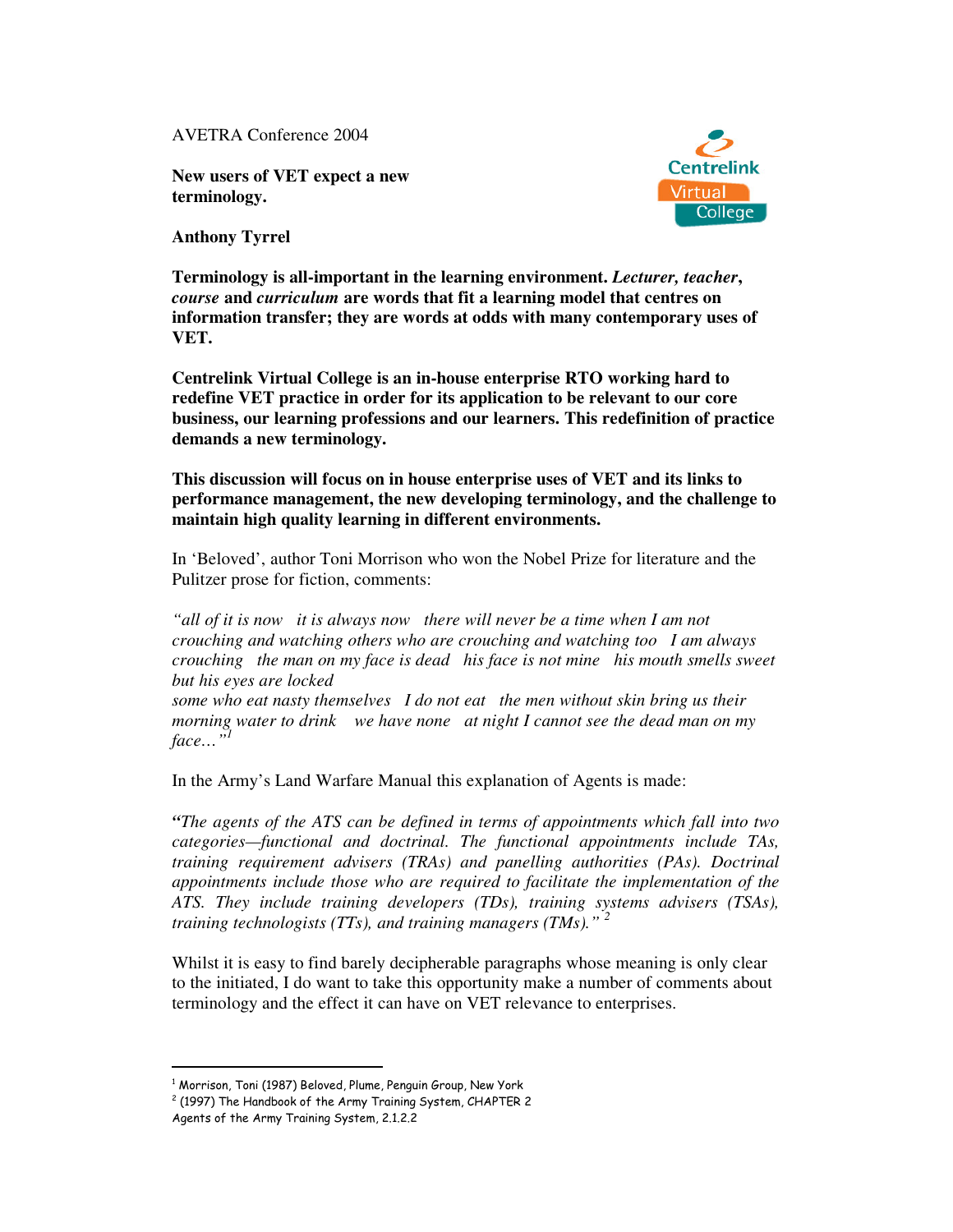Gross expenditure on structured training for 2001/2 was over \$4 billion, and structured training only accounted for  $41\%$  of all training provided.<sup>3</sup> Anecdotally, the percentage of this structured training that links to accredited outcomes is less than 10%.

Whilst we have focussed on what convinces enterprises to value training and learning (see Figgis et al, NCVER 2000) it would seem from the figures above that a commitment to training and learning in enterprises is not the problem. I would suggest the problem is simple and cost effective models allowing enterprises to link their employees learning to competencies and qualifications. If discussions are to occur in the boardrooms of enterprises, the talk needs to be around performance improvement and qualifications as a by-product of quality enterprise learning. The discussion needs to be driven from an HR perspective and delivered in performance assessment terminology.

It seems the push for a wider view of the uses of VET is coming from the enterprise RTO sector. Some interesting work has been done on human resource implications within TAFE institutes as they engage with changes in the VET landscape, (see McNicol and Cameron, NCVER, 2003 and Palmieri, NCVER, 2003) but by and large these studies have not addressed the wider issues of engaging enterprises.

As an aside, NCVER collection of training effort relies upon publicly funded providers and User Choice funding. Recent discussions between Centrelink and NCVER have centred on ways to feed Centrelink training effort into these figures. Centrelink's annual effort equates to a medium size TAFE college with over 3000 full qualification graduates in 2002/3.

Assuming that this effort is duplicated in other enterprise RTOs, there is a very substantial VET effort not being recorded at all. If fee for service work done for enterprises by RTOs were added to this, then we have a large under reporting.

Centrelink has refined a learning and development model that links enterprise business needs to the NTF. 4 The traditional approach to learning and assessment in enterprise-based RTOs is primarily based on assisting employees as students to learn, in order to gain a qualification. The traditional approach is a linear model that focuses on the individual acquiring competencies in order to satisfy the requirements for the qualification.

The new approach puts the emphasis on assisting employees to perform their jobs well and, as a result, gain a qualification. The new approach to learning and assessment is illustrated below and focuses on the job not on the learning. Analysis of the job leads to learning, and the demonstration of skills in the workplace. The assessment, along with other performance assessment processes, provides evidence toward qualifications. The model, when applied within Centrelink, tries to use existing reports and data generated as a normal part of an employees work, as evidence of competence.

 $^3$  ABS, (2001-02). Employer Training Expenditure and Practices, Publication 6362.0

 $^4$  Centrelink Virtual College, (December 2003) A discussion paper summarising Centrelink Virtual College's proposed new approach to learning and assessment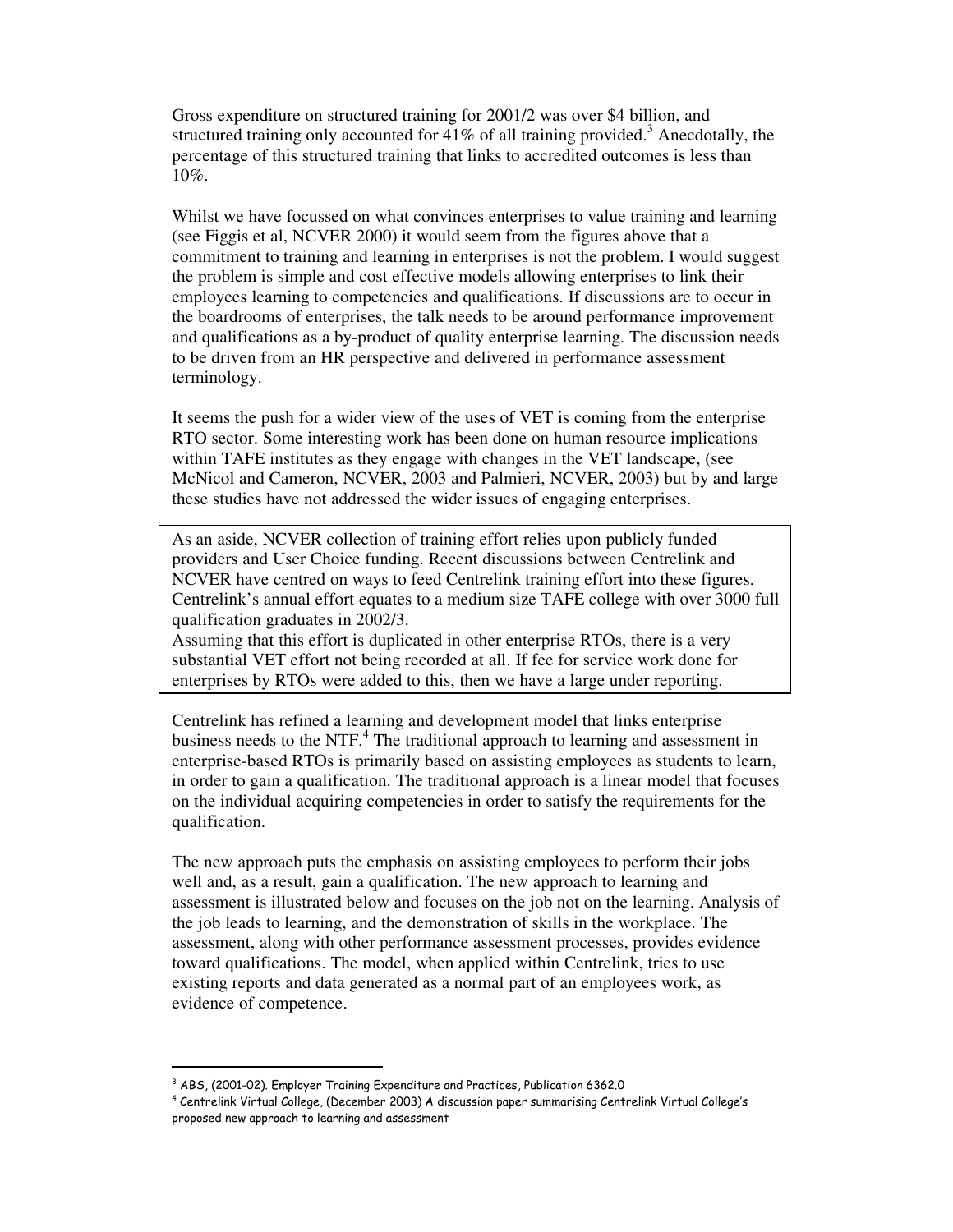



For the VET industry to engage more effectively with enterprises and to raise the percentage of enterprise training that leads to qualifications, VET practitioners need to consider their role in performance assessment not just learning assessment. The transition should be easy as workplace assessment is performance assessment. The difference is in terminology.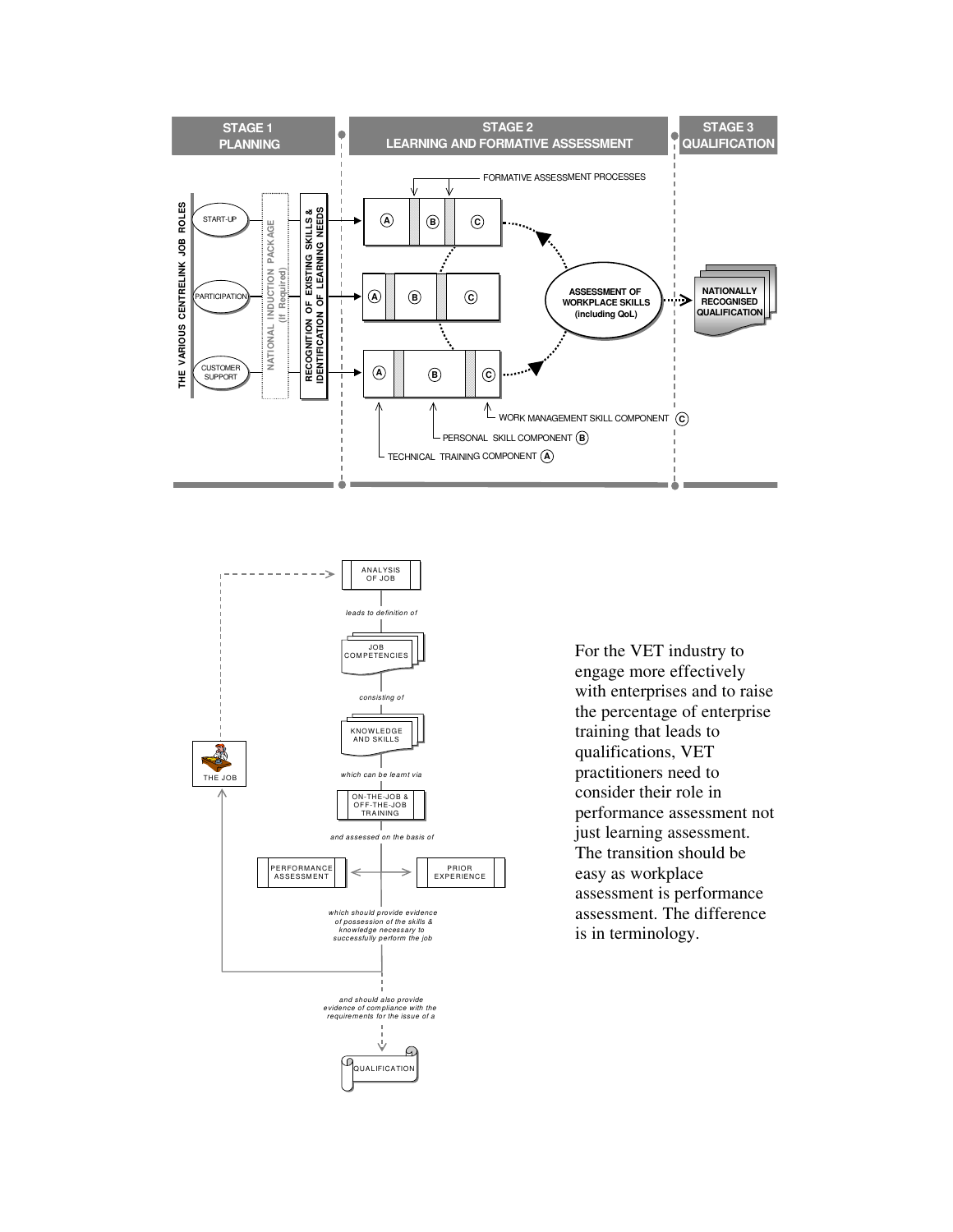Whilst the model is applied in Centrelink with a quality assurance processes in place and in action, there is a possibility that the model would allow for lowest common denominator learning experiences! The risk would be heightened in fee for service work where the intended output was achievement of a qualification. In Centrelink's case the achievement of a qualification is a benefit of learning job skills, not the purpose.

One example of Centrelink's focus on job relevant skills is the Customer Service Team Leader Development Program. This program provides learning for the Customer Service Team Leader job role, as well as generating evidence toward the Diploma of Business (Front Line Management). An overview of the program is attached.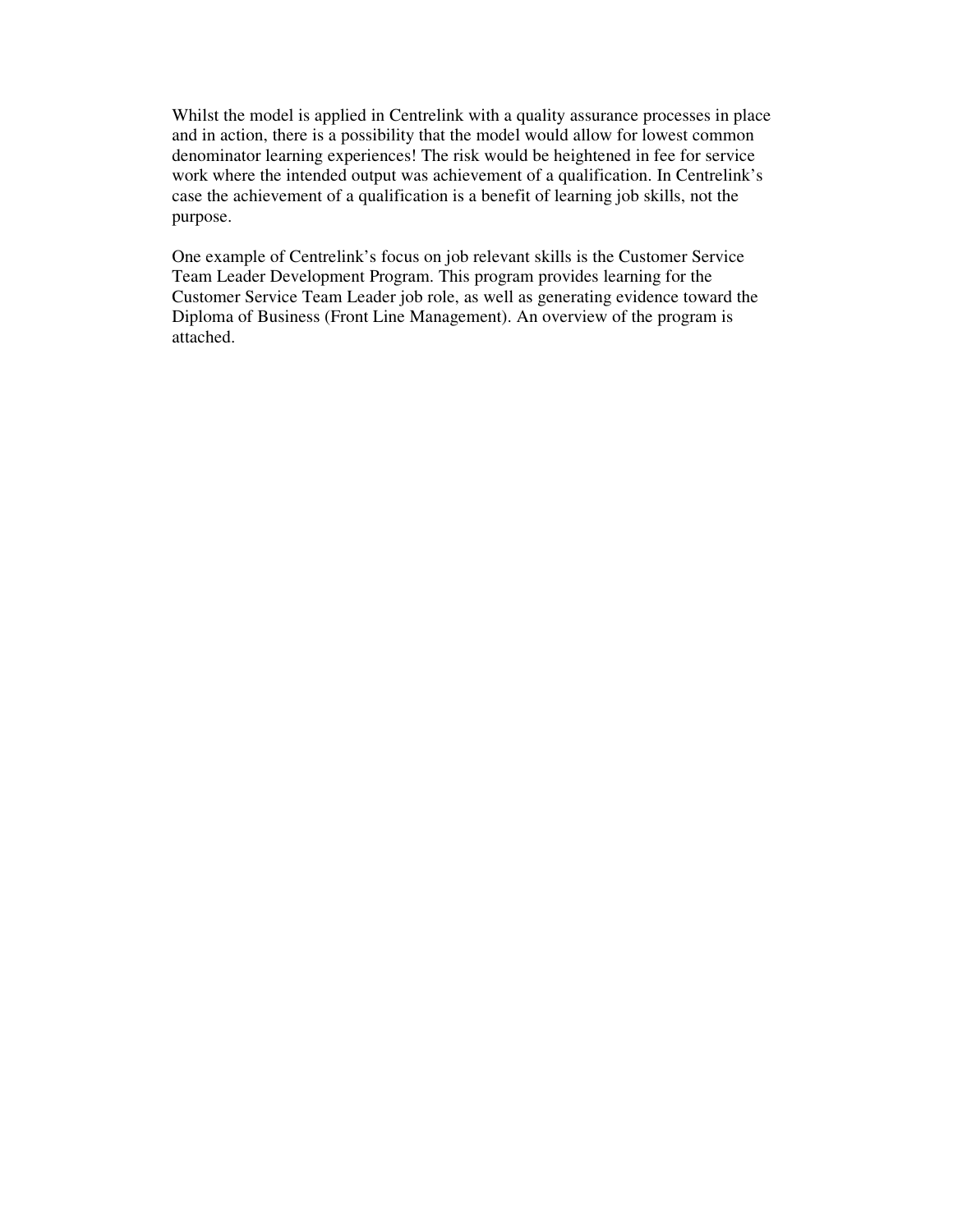

# **Team Leader Development for Customer Service Team Leaders**

# **Giving You Learning Options**

Welcome to the Customer Service Team Leader Development Program.

This program sits within the context of Centrelink's Leadership Development Framework, and complements the existing programs for Senior Executive and Managers. The program aims to provide a consistent approach to the development of all Customer Service Team Leaders, through a comprehensive set of modules for delivery by internal or external providers. It consists of three interconnected components:

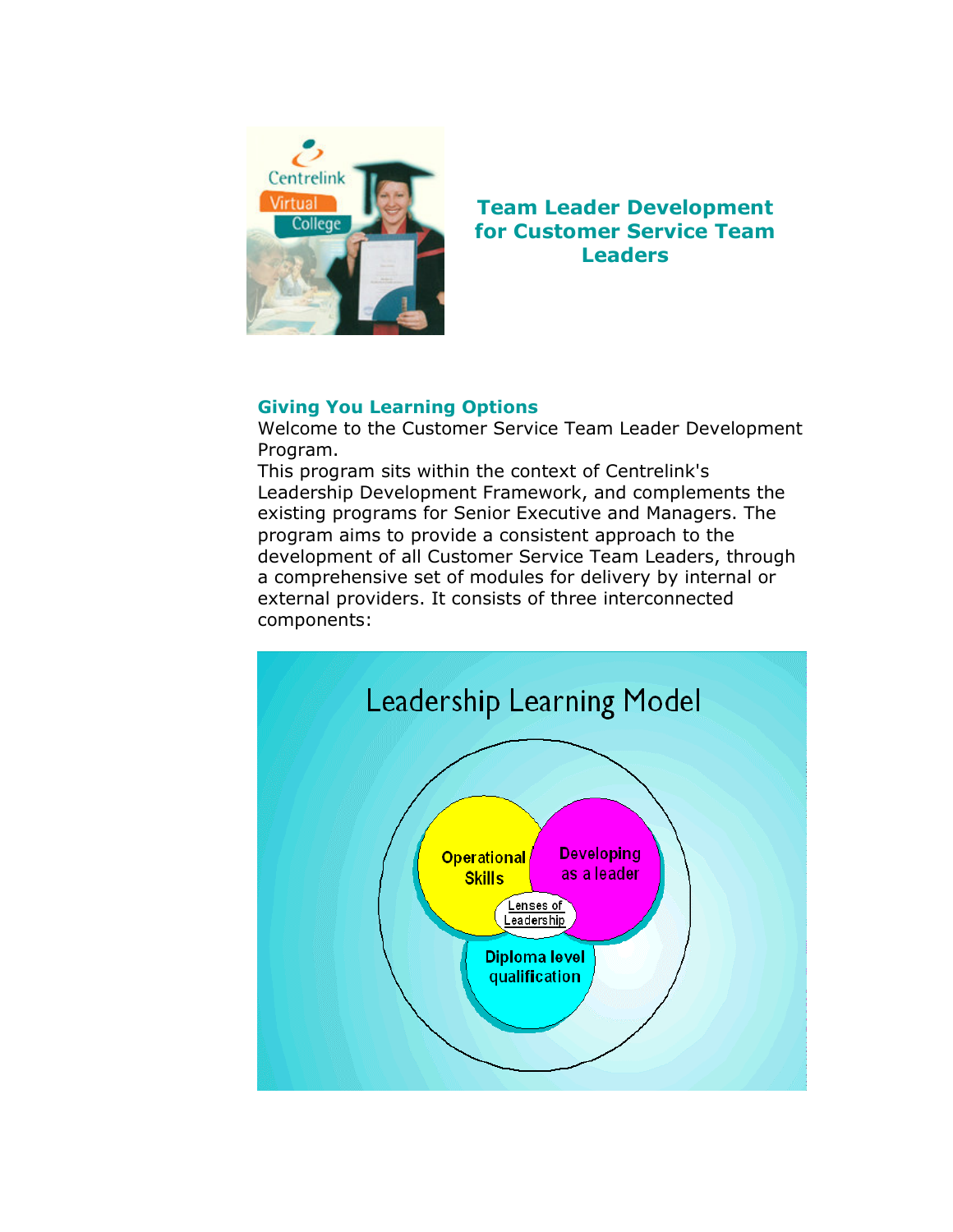# **Operational Skills**

Aims to develop a Centrelink business focus and enable Customer Service Team Leaders to effectively use the available tools, products and processes to achieve business outcomes.

### Developing as a Leader

Aims to introduce Customer Service Team Leaders to their role and responsibilities and to develop understanding and application of fundamental business and leadership concepts and skills.

## **Diploma of Business**

Aims to develop a more strategic focus for experienced Customer Service Team Leaders across all of the Centrelink Leadership Capabilities to enable performance at the results and continuous improvement level.

Each component comprises a set of modules for face to face delivery:

| <b>GENERIC</b>                                                       |                                    | <b>CSC SPECIFIC</b>       | <b>CC SPECIFIC</b>                                                  |
|----------------------------------------------------------------------|------------------------------------|---------------------------|---------------------------------------------------------------------|
| Legislation and<br>Delegations                                       | Customer<br>Feedback               | Workload<br>Manager       | Workforce<br>Management<br>Solution                                 |
| <b>APS Values</b>                                                    | National<br>Feedback<br>Tool       | Performance<br>Monitoring | Quality -<br><b>QUAK</b>                                            |
| Staffing your<br>team (includes<br>Probation, TPA<br>and Selections) | QOLStat and<br>QOLReports          |                           | Forecasting,<br>Scheduling &<br>Rostering -<br><b>Variance Tool</b> |
| OH&S and<br>Prevention and<br>Injury<br>Management                   | <b>INFOLINK</b>                    |                           | ACDMIS/Pulse                                                        |
| Managing<br>attendance                                               | <b>SAMS</b>                        |                           | Essential<br>Skills and<br>Knowledge                                |
| Performance<br>Assessment                                            | Identify,<br>verify and<br>Protect |                           | <b>Phone Service</b><br>Appraisal                                   |
| Counselling for<br>performance                                       | Local<br>Response<br>Guidelines    |                           | Performance<br>Tools<br>including IAM                               |
| Compensation<br>and<br>Rehabilitation                                | <b>Staff Poll</b>                  |                           | High<br>Performance<br><b>Mgt Training</b><br>(HPMT)                |
| Review of<br>Actions                                                 | Deny Access                        |                           |                                                                     |

### **Operational Skills Modules**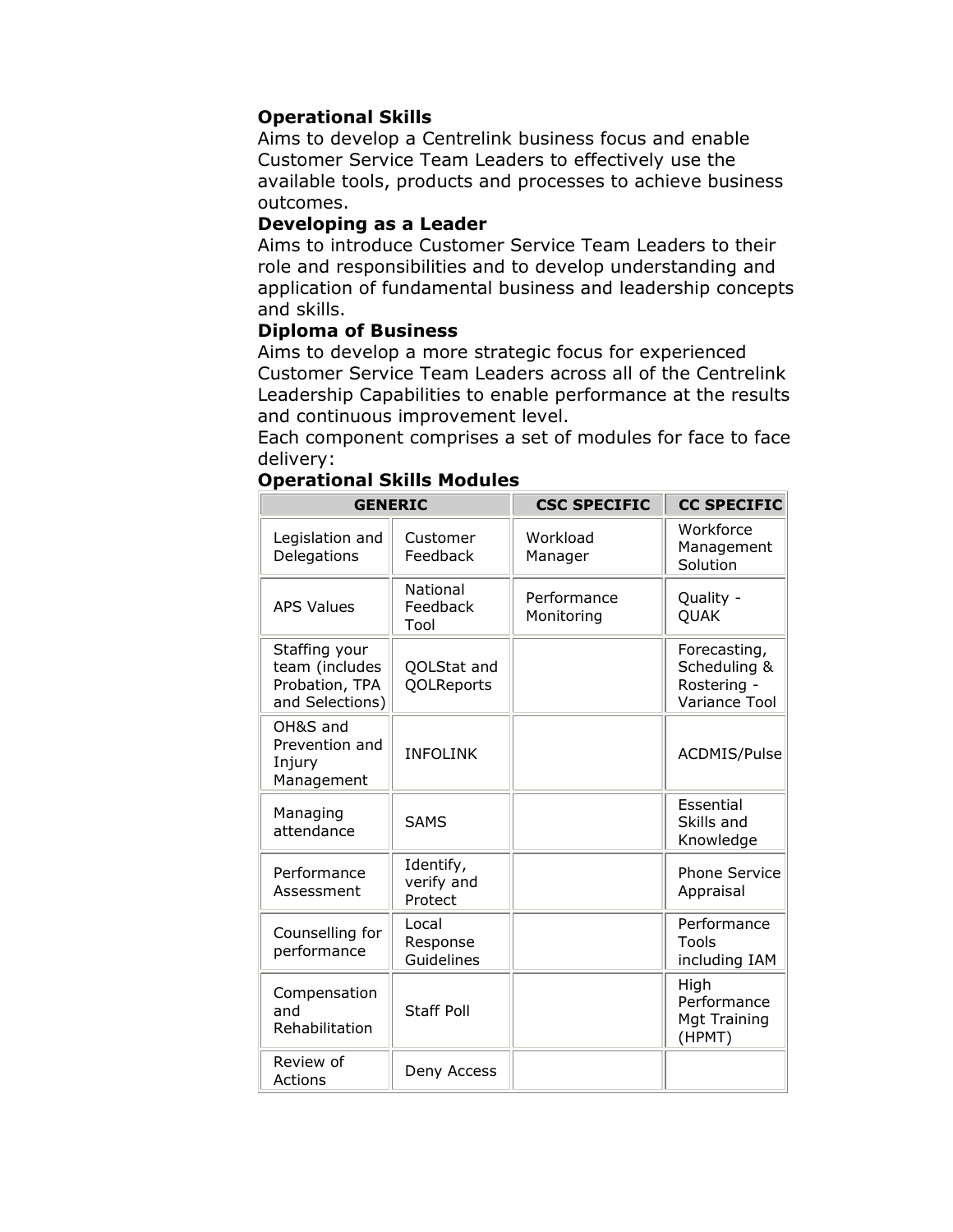| Developing as a Leader Modules |                |                   |  |
|--------------------------------|----------------|-------------------|--|
| <b>BEING A</b>                 | <b>LEADING</b> | <b>LEADING</b>    |  |
| I EANED                        | <b>ATUEDC</b>  | <b>CENTRELINK</b> |  |

 $\sim$ 

| <b>BEING A</b><br><b>LEADER</b>      | <b>LEADING</b><br><b>OTHERS</b>         | <b>CENTRELINK</b><br><b>BUSINESS</b>   | <b>LEADING THE</b><br><b>ORGANISATION</b> |
|--------------------------------------|-----------------------------------------|----------------------------------------|-------------------------------------------|
| Exploring the<br>Team Leader<br>role | Communicating<br>in teams               | <b>Business</b><br>Acumen              | Networking                                |
| Introduction<br>to TLDP              | Provide effective<br>feedback           | Focus on<br>Performance                |                                           |
| Introduction<br>to<br>Leadership     | Working with<br>Diversity               | Deliver quality<br>customer<br>service |                                           |
| Self<br>awareness                    | Managing<br>conflict                    | Representing<br>Centrelink             |                                           |
| Self care                            | Team planning                           | Community<br>partnerships              |                                           |
| Manage your<br>time                  | Teamwork                                |                                        |                                           |
|                                      | Team Problem<br>Solving                 |                                        |                                           |
|                                      | Implementing<br>change                  |                                        |                                           |
|                                      | Facilitating<br>meetings                |                                        |                                           |
|                                      | Developing our<br>people                |                                        |                                           |
|                                      | Capacity and<br>contingency<br>planning |                                        |                                           |

### **Diploma of Business (Front Line Management) Modules**

| Personal<br>Effectiveness   | <b>Business Planning</b>  | Leading and Facilitating<br>Change |
|-----------------------------|---------------------------|------------------------------------|
| Inspirational<br>Leadership | <b>Achieving Results</b>  | Leading and Developing<br>People   |
| Team Building               | Continuous<br>Improvement | Occupational Health &<br>Safety    |

## **Links to accredited learning**

Modules in the Diploma component lead to the attainment of a Diploma of Business (Frontline Management). Each module will be accompanied by a Workplace Project, which provides evidence of workplace competence for assessment purposes. Whilst the modules in Developing as a Leader and Operational Skills are not formally assessed they develop underpinning knowledge and skills for Diploma units. See the "Diploma links" map in the resources below for details.